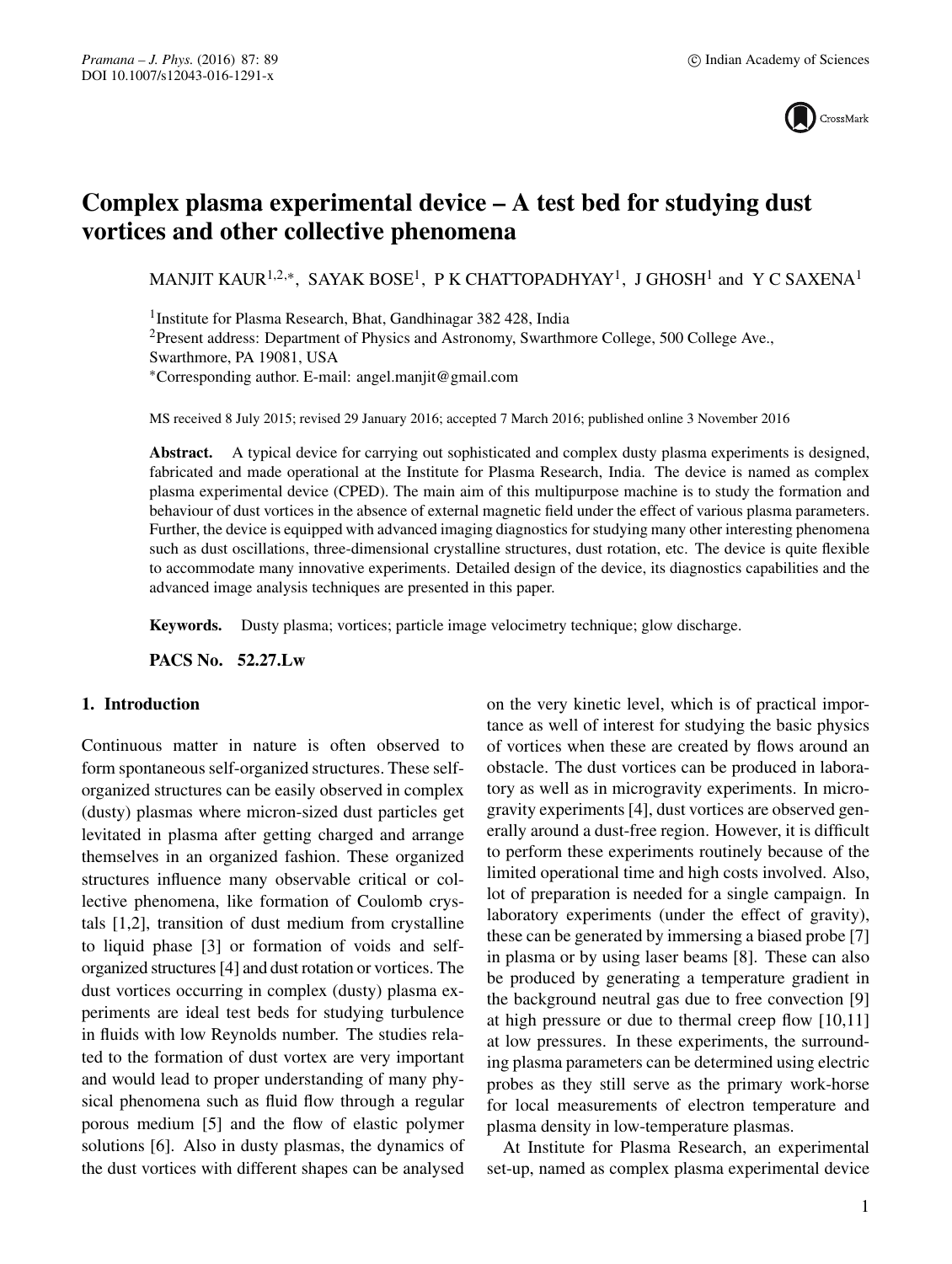(CPED), has been developed in which the dust vortices can be generated in the absence of any external magnetic field and studied in detail using electrical as well as optical diagnostics. The important feature of this set-up is that in this device, the dust vortices are produced in the absence of external magnetic field, or biased probe or any temperature gradient in the surrounding gas. Thus, this set-up can act as an ideal lowcost test-bed for studying the phenomena of generation of dust vortices typically similar to those generated under microgravity experiments. This set-up is equipped with a specially designed Langmuir probe system, capable of working in a dusty plasma environment at high pressures, and a sophisticated high-resolution camera with high frame grabbing capability, in order to perform direct measurements of the surrounding plasma parameters and the properties of the dust particles. Although dust vortices have been observed in several experiments, the principal mechanism behind their formation, their evolution and dependency on the background plasma parameters as well as on neutral concentration is still not fully understood. In order to address these issues, special care has been taken in designing the subsystems of the experimental set-up.

The whole paper has been arranged as follows: In §2, we describe the basic considerations for the construction of this device along with the detailed design of the subsystems such as electrical diagnostics, imaging camera, dust particles used, etc. In §3, the techniques used for analysing the experimental data obtained using the specialized sCMOS camera are provided. Section 4 discusses about the electrical characteristics of the plasma and provides some interesting experimental results obtained at different pressures. Conclusion is provided in §5.

# **2. Experimental set-up**

# 2.1 *Vacuum* v*essel and electrode system*

The experiments are being carried out in a stainless steel cylinder of 31 cm diameter and 50 cm length as shown in figure 1. The cylinder is equipped with four radial ports which are used for various purposes such as for evacuating the vacuum vessel, for feeding working gas, for inserting the electrode system and carrying out their electrical connections, for passing the laser sheet to illuminate the dust particles and for inserting electrical diagnostics for the determination of the background plasma properties. The vacuum vessel consists of two large diameter axial ports with glass windows mounted on them. Through one of the axial glass ports, sCMOS camera images the dynamics of the micron-sized dust particles moving or rotating at high speeds. The other axial port is used for imaging by a DSLR camera or for carrying out spectroscopic measurements.

The device is capable of accommodating three different types of plasma sources, namely RF discharge, cold cathode glow discharge and hot filament discharge. Depending upon the physics issue to be studied, any one of these plasma sources can be used. Radiofrequency as well as filament-produced plasmas are also well suited for studies related to crystalline structures and wave studies at low pressures as the



**Figure 1.** Photograph of the experimental set-up with different subparts.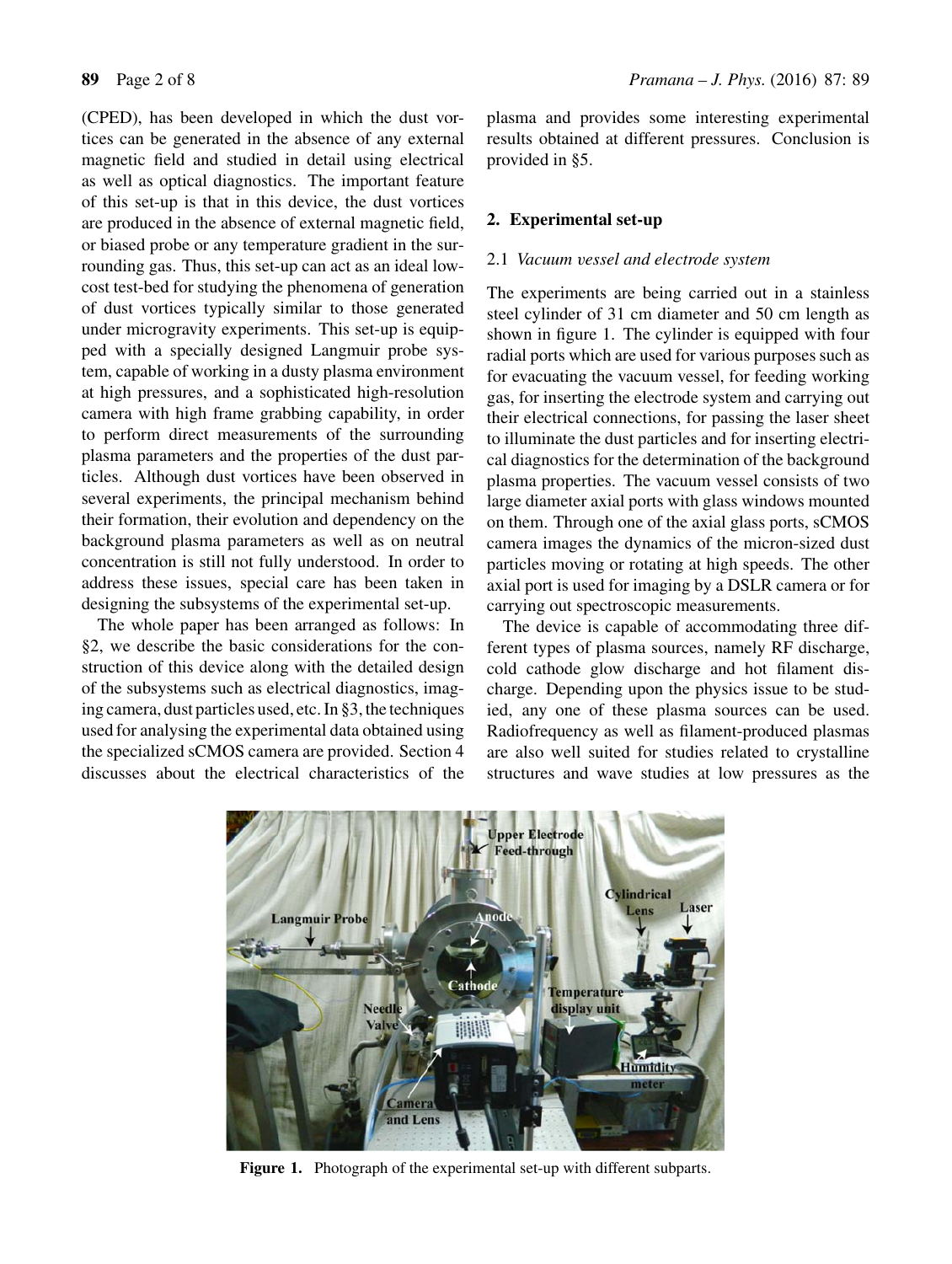plasma remains quieter in terms of inherent fluctuations. The RF-produced plasmas are diagnosed using RF-compensated probes.

In the present paper, we shall describe only the parallel plate DC glow discharge plasma operation that has been used for creating and studying dust vortices. The discharge is being produced between two horizontal parallel plate electrodes made of stainless steel. The upper electrode, inserted in the vacuum vessel from the top radial port along with its electrical connections, is a disc of 10 cm outer diameter and acts as the live anode. Its edges are covered by a boron nitride cup. Thus, only the front part of the anode is used for the plasma production with an exposed diameter of 9 cm. The lower electrode, introduced through the bottom radial port into the vacuum vessel, is a disc of 13 cm diameter and acts as a grounded cathode. The whole body of the cylindrical system along with the lower electrode acts as a grounded cathode. Due to ion bombardment on the surface of the cathode, its temperature rises which can further alter the surrounding plasma properties in various ways. This heating of cathode surface gives rise to a temperature gradient in the surrounding gas neutrals and can affect the dynamics of dust particles. Actively water-cooled electrode has been used to get rid of this temperature gradient in the neutral gas. Also by using active water cooling, the cathode surface can be maintained at different temperatures, resulting in different temperature gradients in the neutral gas which further provides the facility for studying its effect on the plasma parameters as well as on the dust dynamics in a very controlled manner. For creating a flexibility of controlling the temperature gradient created by ion bombardment externally, the lower electrode has been designed in a very special way to have the provision of active water cooling. For determining its surface temperature, a thermocouple has been installed on it. The dimensions of the electrodes and the interelectrode separation are chosen in such a way that plasma production occurs mainly between the electrodes rather than between the anode and the vessel walls. The interelectrode separation that can be varied from 1 to 10 cm, is kept fixed as 4 cm for the results presented in this paper. For creating a radial density inhomogeneity in the plasma, a metallic ring with an inner diameter as 63 mm, an outer diameter as 82 mm and the height above cathode surface as 3 mm is kept on the lower electrode. The lower electrode has a groove on its surface to keep the metallic ring concentric. The metallic ring is in good electrical as well as thermal contact with the lower electrode as it sits tightly in the groove on the lower electrode.

The vacuum system is evacuated using a rotary pump that maintains a base pressure less than 1 Pa. For feeding argon gas to the vacuum system and for varying neutral density in it, a needle valve that is mounted on one of the KF25 ports present on the bottom radial port, is used. Provision of injecting the working gas in the vacuum system from the bottom port and evacuating it through the same port is done to avoid any directed flow of neutral gas in the experimental region of interest as doing so allows only diffused gas to enter the system. After evacuating the vacuum vessel, the working gas (i.e., argon gas) is purged into it a number of times at high pressures to reduce the background gas impurities. During the experiments, the pressure of argon gas is varied between 20 Pa and 350 Pa using the needle valve. The discharge voltage is varied from 270 V to 420 V to keep the discharge current in the range of 1 mA to 40 mA. To avoid vibrations of the rotary pump (from disturbing the vacuum system), a non-vibrating bellow is used to connect it to the vacuum vessel. In these experiments, no external magnetic field is applied.

# 2.2 *Selection of dust particles*

In dusty plasmas, the dust particles can be levitated at certain heights by maintaining a balance between the gravitational pull due to the weight of the dust particles and the force due to sheath electric field in the opposite direction. Dust particles having diameter  $\leq 1$   $\mu$ m can easily be levitated in weak sheath electric fields  $({\sim}0.06 \text{ V cm}^{-1}$  for the individual dust particle of charge  $q_d \sim 8 \times 10^3 e^{-}$ ). However, it is very difficult to illuminate as well as locate these small dust particles using imaging techniques. Bigger particles of diameter  $>10 \mu$ m can easily be illuminated and located properly using imaging techniques, but stronger sheath electric fields are required to make them levitate ( $\sim$  6.2 V cm<sup>-1</sup> for individual dust particle of charge  $q_d \sim 8 \times 10^4 e^{-}$ as  $q_d \propto r_d$  and  $m_d \propto r_d^3$ ). Based on the magnitudes of the sheath electric fields in DC glow discharge near the cathode sheath, dust particles with diameters in the range of 3–9  $\mu$ m are found to be best suitable for conducting experiments.

Generally, dielectric dust particles are used in experiments rather than metallic particles as they can be distributed over the metallic electrodes whereas the metallic dust particles only have to be sprinkled from top using dust-shaker. Furthermore, the metallic dust particles, heavier than the dielectric particles of the same size due to their higher mass densities, thus require higher electric fields to get levitated.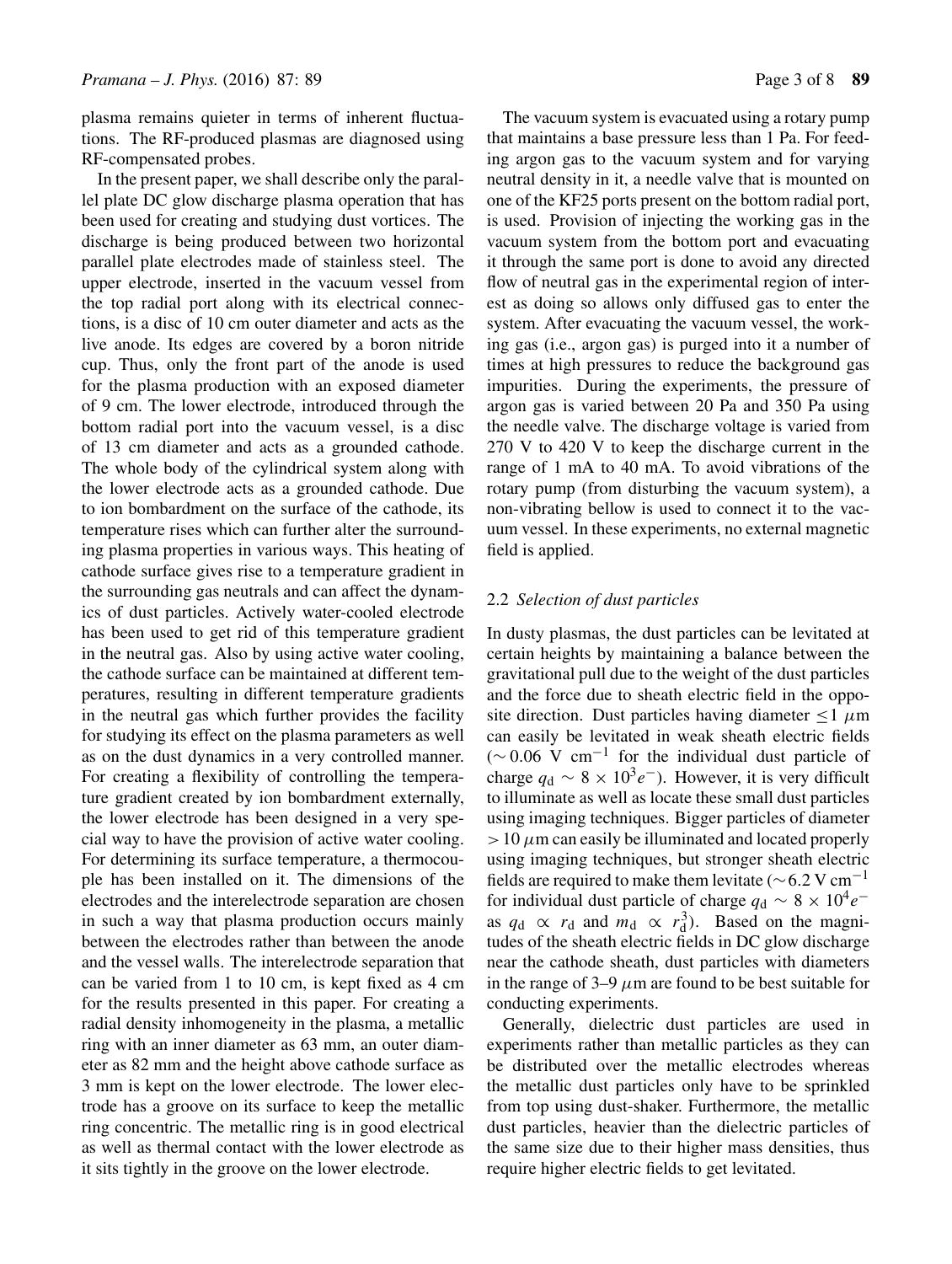Based on these considerations and depending upon the availability of standard sizes, monodispersive melamine formaldehyde (MF) particles of 6.48  $\mu$ m diameter are used in the present experiments due to their excellent monodispersivity  $(CV < 3\%)$  and highly uniform spherical shapes. Approximately 1 g of monodispersed MF dust particles are spread uniformly on the cathode surface up to the inner diameter of the metallic ring using a mesh as the levitation of dust particles is found to be sensitive to the distribution of dust particles on the cathode. These particles have a low mass density ( $\sim$ 1.51 g cm<sup>-3</sup>), are resistant up to high temperatures (∼300◦C) and do not agglomerate easily. Apart from MF particles, silica particles of approximately same size as that of the MF particles are also used in some of the experiments. Silica particles also have a low mass density ( $\sim$ 1.8–2 g cm<sup>-3</sup>) and are resistant to high temperatures (∼1000◦C).

## 2.3 *Camera and laser*

For imaging the dust particles using a high-speed camera, the dust particles should be illuminated using a light source. A 100 mW @ 532 nm laser is used to illuminate the dust particles. To illuminate a broader section of the levitated dust particles, the laser beam is converted into a vertical laser sheet of around 1–2 mm thickness using a cylindrical lens. The laser sheet illuminates the levitated dust torus which is formed in the experiments and described later, along its diameter and enables us to see its two diametrically opposite poloidal planes which basically look like two vertical dust rings/clouds. The light coming from the dust rings/clouds is captured by sCMOS Neo<sup>®</sup> camera.

In order to study the physics underlying the formation of dust vortices, three-dimensional structures, waves and oscillations, it is not sufficient to produce them, but sophisticated diagnostics and analysis tools are also required to extract accurate information from the experimental data. The choice of the camera depends on three very important parameters (other than the full well capacity, dynamic range, etc.). These three basic parameters are: (1) number of pixels on the camera chip, (2) size of each pixel and (3) frame rate of the camera. The field of view is decided by the number of pixels, pixel size and the lens used.

Focussing on the study of dust rotation, where locating each and every dust particle precisely for PIV analysis is of prime importance, the camera is chosen. In these experiments, the dust particles are expected to rotate in circular orbits at very high speed (∼2–  $10 \text{ cm s}^{-1}$ ). To resolve the dust particles moving at such high speeds, the exposure time of the camera should be sufficiently small. Otherwise, the particles will travel over a number of pixels in a single exposure time and will appear as lines. At the same time, in order to capture complete dust structures, large field of view is necessary. In CPED, depending on the cathode and ring dimensions, field of view of  $\sim$  85  $\times$  40 mm<sup>2</sup> is required for capturing the full dust-torus (i.e., both diametrically opposite poloidal planes). Apart from the rotation studies, locating the dust particles precisely and accurately to determine the interparticle separation between them is also important in studies related to various types of crystalline structures. The pair correlation function that tells about the various states of the dust structures (like fcc, hcp etc.) critically depends on the interparticle distances that need to be measured accurately. Therefore, to capture the rotating structures of the dust particles, a fast camera with a high frame grabbing rate (usually inverse of exposure time) and high resolution with pixel size comparable to the size of the particles and large number of pixels, is required.

Considering all the above prerequisites, a black & white Neo 5.5 sCMOS camera containing  $2560 \times 2160$ pixels with each pixel as a square of size 6.5  $\mu$ m is chosen for the experiments in CPED. The camera can deliver sustained 30 fps or up to 100 fps in burst mode at full resolution. The camera is equipped with 4 GB of on-head memory buffer. The memory buffer can store 400–500 frames corresponding to 4–5 s when the camera is operated at its full resolution and maximum frame grabbing rate capacity. For studying faster dust dynamics, the frame rate can be further increased by reducing the camera resolution (i.e., the effective number of pixels). For example, frame grabbing rate of  $\sim$  405 fps is achieved at a resolution of 512  $\times$ 512 pixels. For a fixed region of interest, higher kinetic series lengths are possible by lowering the frame grabbing rates. But, if both frame grabbing rate and kinetic series length are required to be increased simultaneously (for e.g., for determining the dust temperature), then the data must be spooled continuously to either the computer hard-drive or computer RAM with greater than 4 GB capacity.

The data from the camera are transferred to the computer hard-drive from the on-head buffer through a CameraLink cable of required transfer speed. The speed of data transfer is limited by the writing speed of the computer hard-drive. To increase the writing speed, the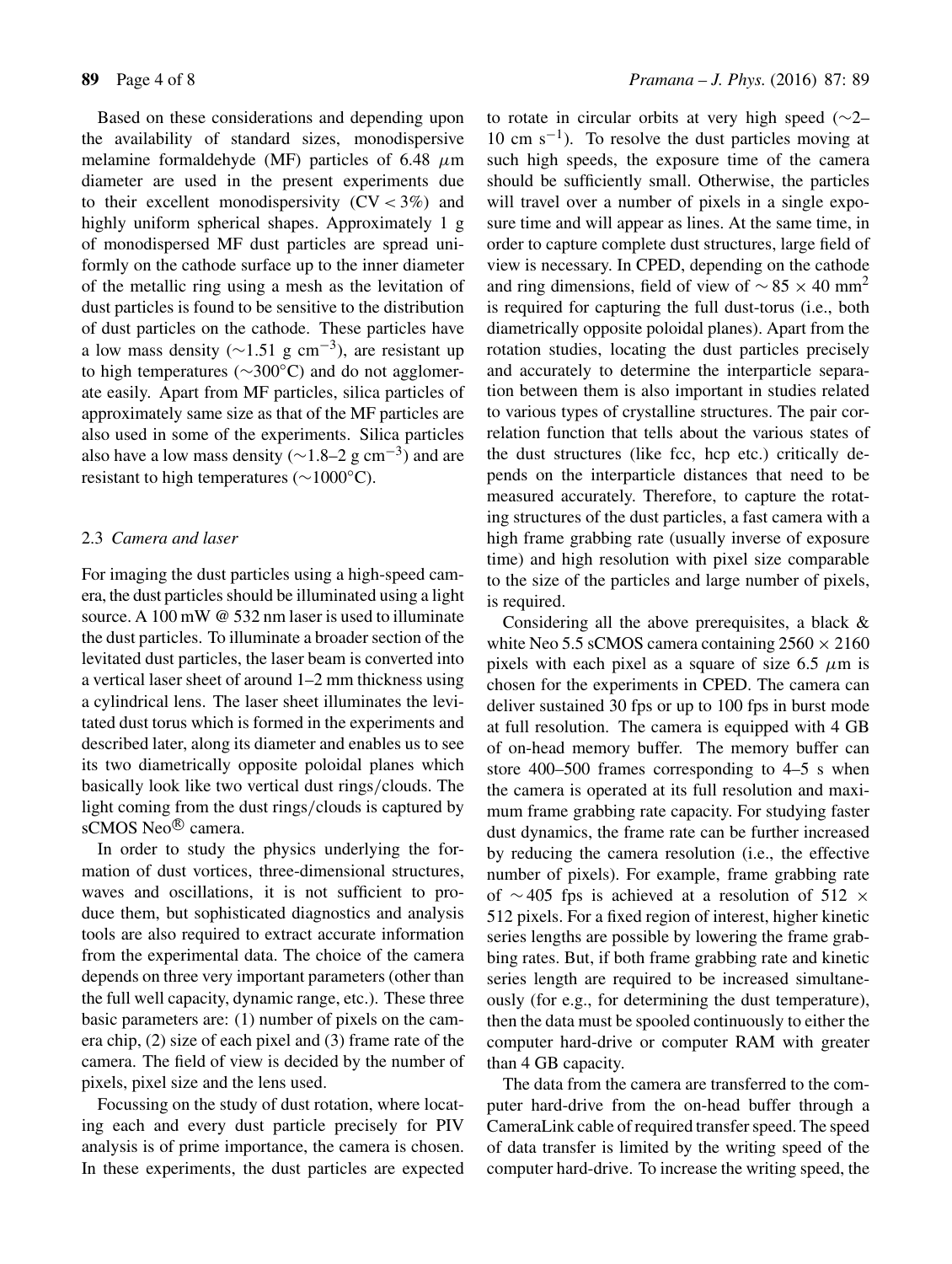unused RAM of the computer is converted into a virtual hard-drive with much faster (∼50 times faster than the physical hard-drive) writing speeds using a special software RAMDisk. Later, the data are transferred to the conventional hard-drive.

For obtaining the required field of view (i.e.,  $\sim$ 85  $\times$ 40 mm2), the camera is being used with a Carl Zeissmade macrolens of 100 mm focal length. To increase the signal-to-noise ratio, a band-pass laser-line filter has been used between the camera and the macrolens, which attenuates the background plasma light and allows the laser light scattered from the dust particles to pass through it.

#### 2.4 *Electric probes*

The background plasma plays an important role in the dynamics of dust particles embedded in it and hence should be characterized thoroughly for the proper understanding of dust rotation, crystalline structure formation etc. The background plasma of CPED is characterized using a specialized cylindrical Langmuir probes system. Movable single and double Langmuir probes are employed for determining plasma parameters such as plasma density, electron temperature and plasma potential. The double probe is a symmetric probe with two probe tips made up of tungsten wire of 1 mm diameter and 10 mm length. The two tips are separated by ∼10 mm, which is much greater than the plasma Debye length ( $\sim$ 200  $\mu$ m for  $n_1 \cong 3 \times 10^9$  cm<sup>-3</sup> and  $T_e \cong 2$  eV). The single Langmuir probe is also made up of tungsten wire of 0.125 mm diameter and 5 mm length. The electron temperature is determined from the slope of the linear region of  $ln(I_e)$  vs.  $V_{Bias}$  and the density is determined from the ion saturation region using the 'modified TALBOT and CHOU theory' [12]. As the positive ion collection by a cylindrical Langmuir probe in medium and higher pressure plasmas is substantially affected by the ion collisions with the surrounding neutrals, care must be taken in the determination of plasma parameters. Ion collisions with neutrals affect the probe collection mainly in two ways: the ion–neutral collisions (1) decrease the ion current to the probe at higher pressures due to elastic scattering and (2) increase the ion current to the probe due to the destruction of their orbital motion at medium pressures. For the pressure range of operation in our experiments, the value of Knudsen number ( $K_i = \ell_i/r_p$ ) varies from 0.5 to 0.2 and the value of Debye number ( $D_{\lambda} = r_{p}/\lambda_{De}$ ) varies from 0.5 to 3, where  $\ell_i$  is the ion–neutral mean free

path,  $r_p$  is the radius of the probe and  $\lambda_{\text{De}}$  is the electron Debye length. This range of plasma operation falls within the range of validity of 'modified TALBOT and CHOU model' [12].

In dusty plasmas, the Langmuir probes suffer from contamination due to the deposition of dust particles on them. A probe biased positively with respect to the plasma potential attracts negatively charged dust particles towards it very efficiently. The dust particles stick to the probe surface and alter the current collecting area. This leads to misinterpretation of the *I*–*V* characteristics of the probe. To avoid contamination [13], Langmuir probe is maintained at a potential much less than the floating potential of the background plasma using a DC power supply. A triangular waveform is superposed on the DC bias at 200 Hz frequency to acquire the current–voltage (*I*–*V*) characteristics of the Langmuir probe. This is done to ensure that the time duration for which the probe bias is close to plasma potential is very small  $( $0.4 \, \text{ms}$ ). Since the dust$ response time is very high  $(>40 \text{ ms})$ , the dust particles will not be able to respond to this positive probe potential in such a small duration of time. As a result, probe contamination by dust particles is avoided.

#### **3. Data analysis using PIV technique**

To extract physics information such as dust rotation speed, direction of rotation, velocity distribution etc. from the images taken using the sCMOS camera, particle image velocimetry (PIV) technique is used. It is a cross-correlation technique for determining the displacement of particles between pair of images. In this technique, an image is first decomposed into 'interrogation cells' of  $n \times n$  pixels, i.e.,  $8 \times 8$  pixels,  $32 \times 32$ pixels,  $128 \times 128$  pixels etc. such that a finite number of particles are present in each cell. Then a two-dimensional Fourier transform is performed on each cell on two consecutive images, say Image 1 and Image 2, and a cross-correlation is constructed between the two images. The peak of the cross-correlation represents the most probable displacement of the group of particles in the cell. It is noted that the cross-correlation calculation can result in multiple peaks. The 'quality' of the PIV analysis is measured as the ratio of the heights of the first and second cross-correlation peaks and for fluid systems, a ratio of 1.5 or greater is considered to be good. Ratios of 3 or greater have been used in the experiments reported here. The motion of a group of particles within the interrogation cell is represented by a vector. The cells are fixed in space whereas, the particles flow in and out of the cells.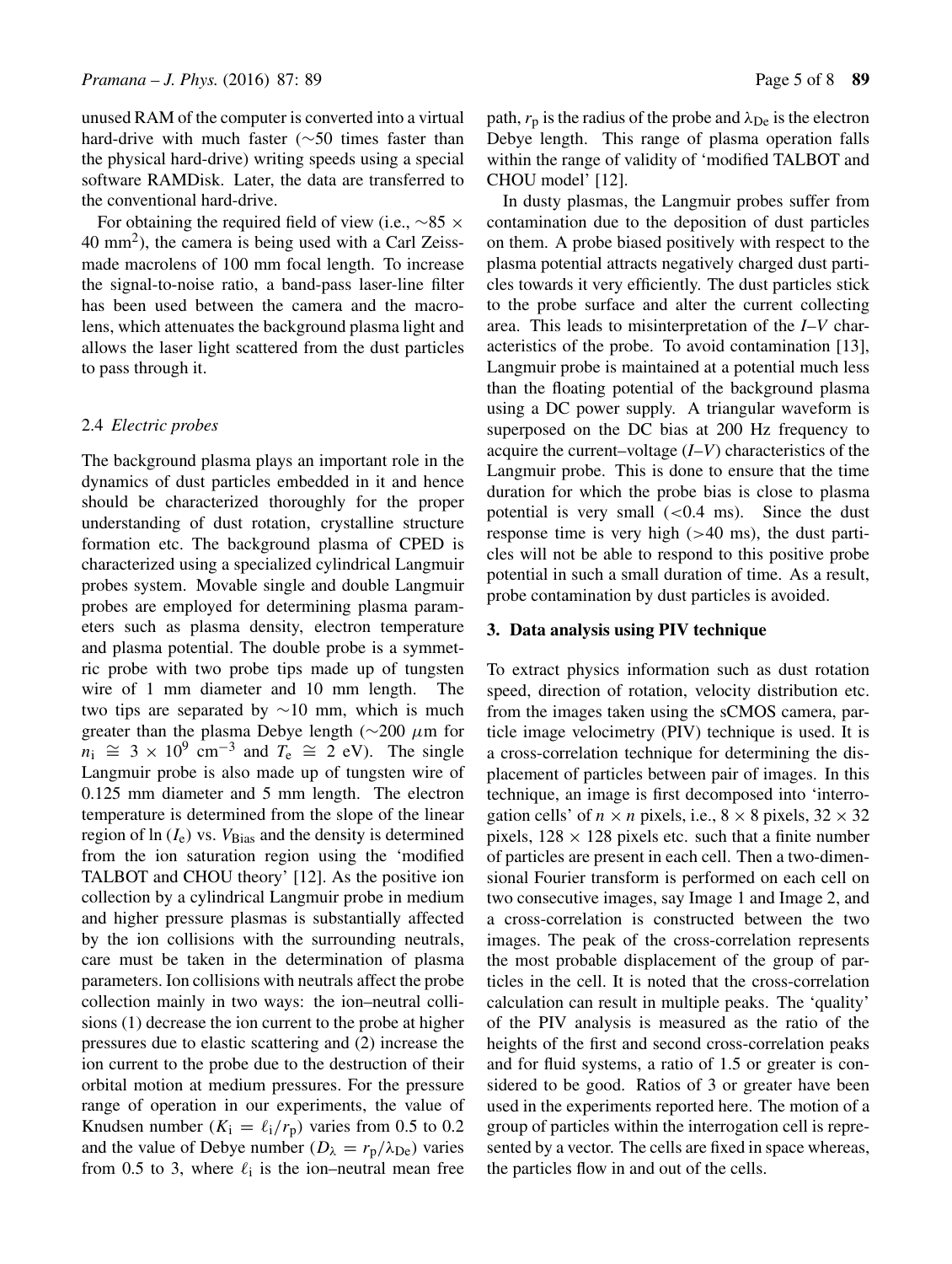# **4. Plasma characterization and preliminary results in CPED**

After evacuation, the vacuum vessel is filled with the working gas (namely, Ar, Kr and He) to produce plasma. In the present paper, the results corresponding to Ar plasma are shown. The radially resolved horizontal probe measurements are made from one edge of the electrode to the centre at different heights above the cathode. The electron temperature and plasma density are found to be 2.5 eV and  $2 \times 10^9$  cm<sup>-3</sup> respectively. We have carried out a detailed electrical characterization of the discharge to identify the stable discharge conditions. In order to do so, Paschen curve is plotted (as shown in figure 2) which provides information about the dependence of breakdown voltage on the interelectrode separation and operating gas pressure.

The interelectrode separation is kept smaller than the transverse dimensions of the electrodes to minimize the fringing of the electric field between the two electrodes. In CPED, a detailed load-line analysis using different current limiting resistances has been done to identify the experimental conditions to keep the discharge in the normal regime of the glow discharge. In the normal regime of the glow discharge, the voltage drop across the electrode remains nearly constant with the variations in applied voltage and the discharge current vary proportionally to the variations in the applied voltage. In the case of low values of current limiting resistances, the discharge becomes very sensitive to any small change in the applied voltage which makes it difficult to work with. On the other hand, higher values of current limiting resistances put more demand on the power supply. For dusty plasma experiments, the



**Figure 2.** Paschen curve obtained in the present set-up at an interelectrode separation of 4 cm.

current limiting resistance of  $\sim$ 10 kΩ is used, with which an approximately constant voltage drop across the electrodes is achieved at a desired range of discharge current and pressure.

A number of experiments in CPED under different conditions have been carried out. In these experiments, no external perturbation to the system and no external magnetic field is applied. A number of different phenomena related to dust dynamics are observed by simply varying the working gas pressure and discharge current.

#### 4.1 *Dust oscillations*

It is well known that in DC glow discharge experiments, spontaneous self-excited dust acoustic waves occur at pressures below certain pressure threshold  $\approx$  40 Pa). These are a type of sound waves where inertia is provided by heavily charged dust particles and tension by ion and electron pressures. Above the threshold value, the increase in dust–neutral collisions severely damps these modes. At low pressures, where the neutral–dust collisions are considerably less, the ion drag force starts dominating and leads to larger amplitude dust-acoustic waves with concomitant non-linear effects. The experiments in CPED showed high-amplitude dust oscillations at comparatively low pressures (∼20 Pa) as shown in figure 3. At these low pressures, the dust particle oscillations gain bigger amplitudes due to the dominance of ion drag and appear to be bouncing from the cathode surface resembling a dust-shower; the average velocity of the dust particles in these high-amplitude oscillations is  $\sim$ 6 cm s<sup>-1</sup>. It is to be noted here that the dustacoustic waves and high-amplitude oscillations that occur in CPED are intrinsically generated without the application of any external perturbation.

# 4.2 *3D dust structures*

Stationary three-dimensional dust structures are easily produced in CPED at a pressure of ∼50 Pa. These



**Figure 3.** High-amplitude dust oscillations at very low pressures (∼20 Pa).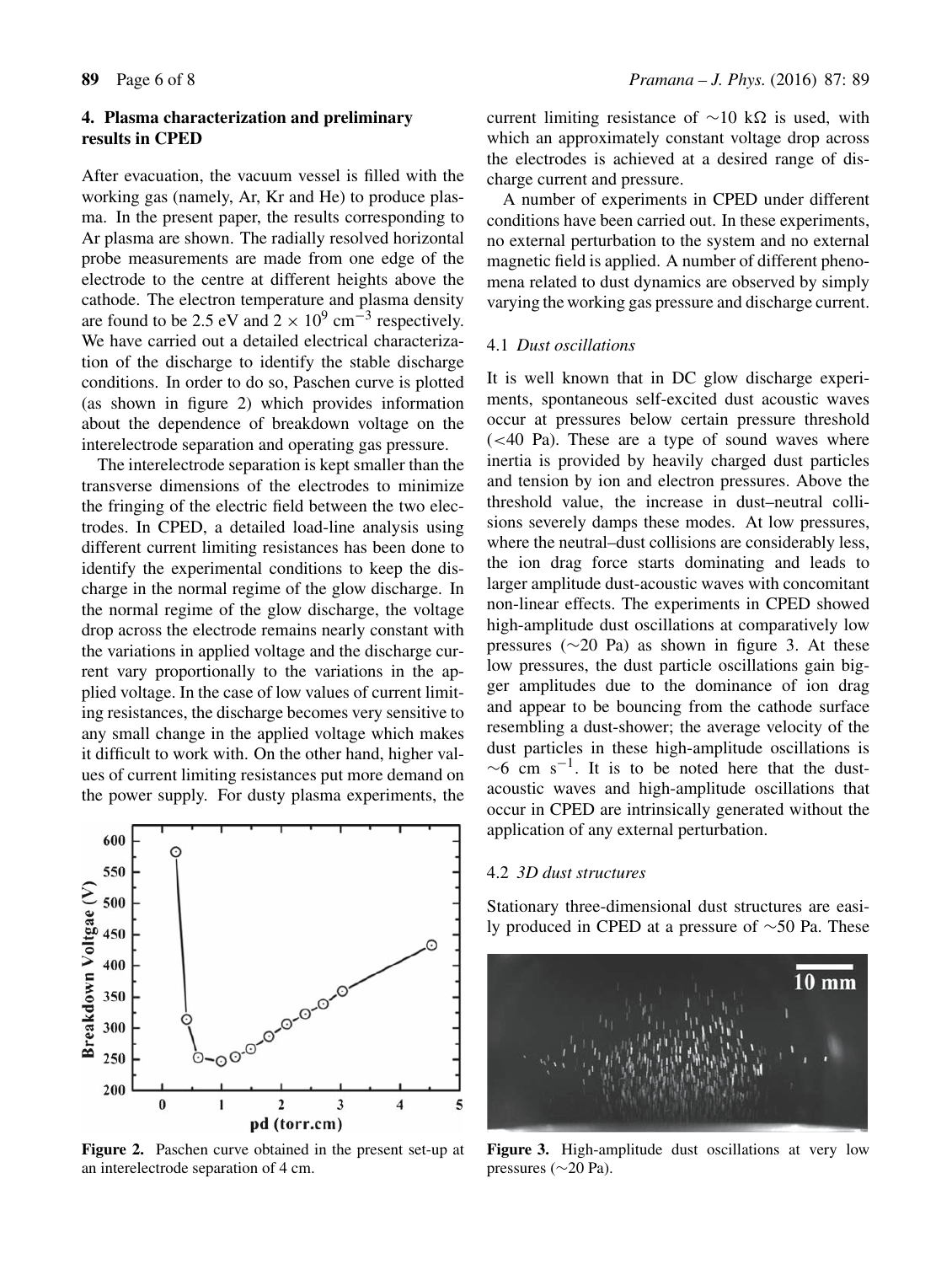structures are formed at the centre of the cathode along with the formation of dense dust clouds of very fine particles above the metallic ring. These structures are very stable and stay there as long as the discharge parameters remain constant. Although the structures are of conical shape, having three dimensions, as observed by horizontal laser scanning, figure 4 shows the vertical two-dimensional view of these structures illuminated by the two-dimensional vertical laser sheet. The height of the two-dimensional structure is ∼6 mm and width ∼4 mm. The nearest-neighbour distance in these structures appears to be the same vertically and is ∼0.7 mm. It has been observed that the 2D dust structures exhibit solid-like behaviour at higher pressures and at low discharge currents, and undergoes a phase transition to fluid state when the pressure or the discharge current is increased. The typical electron temperature and density of the background plasma in the vicinity of the dust structure at 37 Pa are 4.5 eV and  $\sim$ 6 ×10<sup>8</sup> cm<sup>-3</sup>. This transition from solid-like phase to fluid phase happens because of the increase in the dust particle temperature and can be studied with high precision in case of dusty plasmas due to large size and slow response time of the dust particles. The phenomenon of melting of dust structure with an increase in gas pressure is very unusual and can be understood in the following way.

The dielectric dust particles have been kept on the cathode surface. These particles cover the metallic central part of the cathode and do not let this area of cathode to participate in plasma production. At low pressures, the plasma diffuses towards the centre and cathode dark space (sheath) also forms at centre. With an increase in the pressure, the plasma diffusion towards the centre decreases, leading to a decrease in the plasma density. This further leads to a reduction in dust particle charge. The sheath field at the centre also weakens with an increase in the pressure. All these lead to a transition of the solid-like phase to a liquid-like phase leading to the disappearance of the three-dimesional structure.

#### 4.3 *Dust-toroidal structures*

On increasing the pressure further up to 69 Pa, the thickness of the cathode sheath decreases further and a slanted horizontal sheet of dust particles forms above the sheath along with a stationary three-dimensional dust structure at the cathode centre. Beyond ∼70 Pa, the dust particles start showing mild rotation in the vertical plane and at 100 Pa, rotating dust clouds are formed. Two such fully grown rotating clouds at a pressure ∼110 Pa are visible near the diametrically opposite sides of the metallic ring as shown in figure 5 in *r*–*z* plane. Figure 5a has been recorded using sCMOS camera while figure 5b has been saved using DSLR camera. When the laser light is scanned in the horizontal plane, the images of the two rotating dust clouds get successively closer and merge into one cloud. The horizontal laser scanning along different chords over the cathode surface shows that the two dust clouds come close successively and merge to form a single cloud, indicating that the dust clouds are



**Figure 4.** The image showing the vertical view of threedimensional dust structures taken with the help of sCMOS camera.



**Figure 5.** Two poloidal planes of the dust torus when illuminated using a vertical laser sheet along torus diameter taken (**a**) with help of a sCMOS camera and (**b**) with a visible DSLR camera.